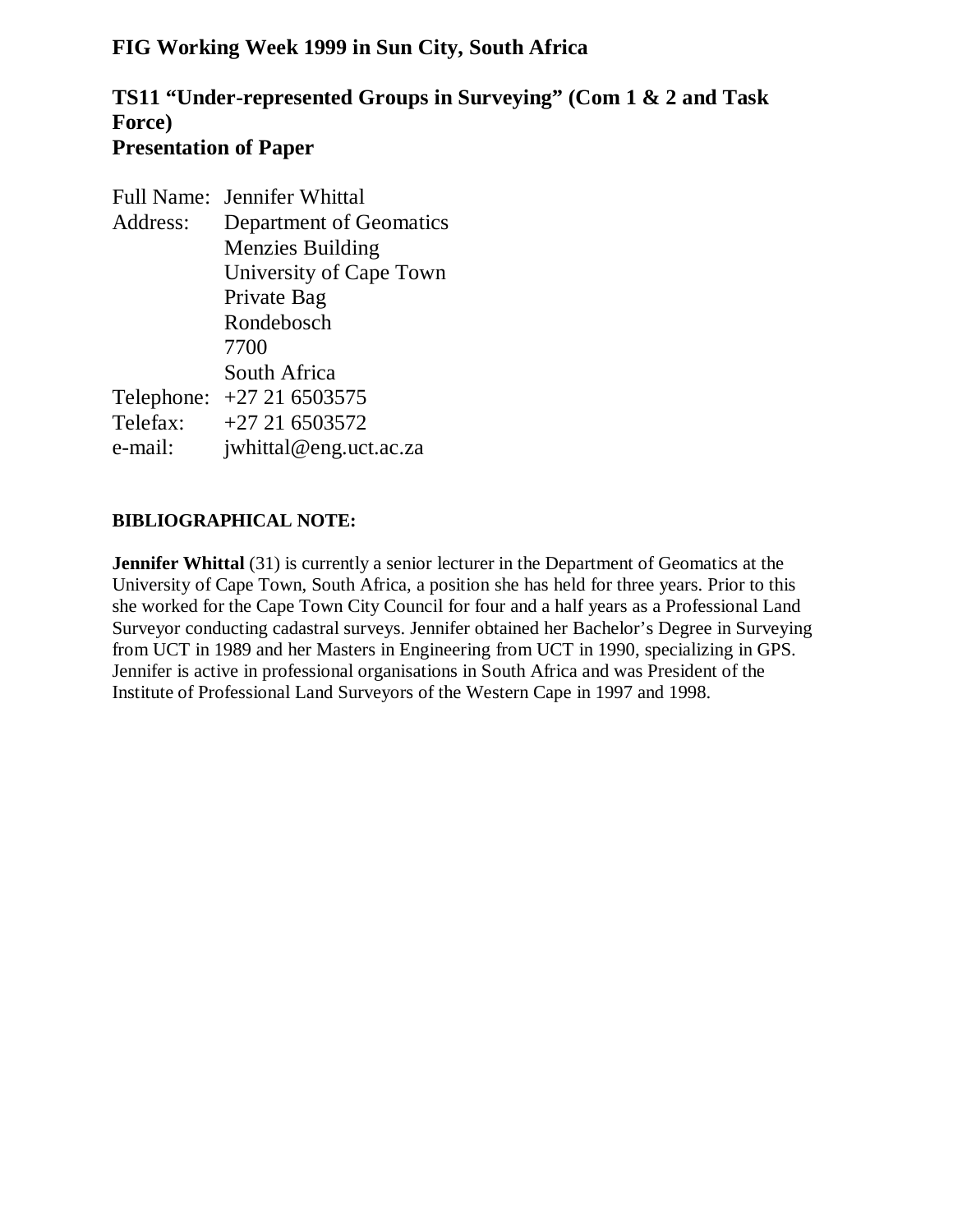# UNDERREPRESENTED GROUPS IN SURVEYING

### JENNIFER WHITTAL

### ABSTRACT

The surveying industry in South Africa is emerging from a period of strict regulation, largely outdoor and physically demanding work, and white male exclusivity. The evolution of surveying to geomatics will lead to reduced regulation and is destined to continue rapidly along this path in the medium term. It is less physically demanding due to the advent of GPS and other technology and the maturity of the surveying environment, both in terms of the extension of control systems into all areas, and the economic development of the country. These factors should make the industry more appealing to previously disadvantages groups such as women, disabled persons and non-whites. White male exclusivity is no longer acceptable since the election of a democratic government in 1994, and the industry has, to some extent, attempted to move with the trend of embracing previously disadvantaged persons. It is, however, severely hampered by some factors beyond its control, and also fails to recognize and act on matters within its area of influence. The result is that fewer black and female persons have been recruited to the profession than is desirable at this stage.

This paper seeks to identify the problems of recruitment and retention of underrepresented groups in the industry and to identify practical steps that may be implemented to address them.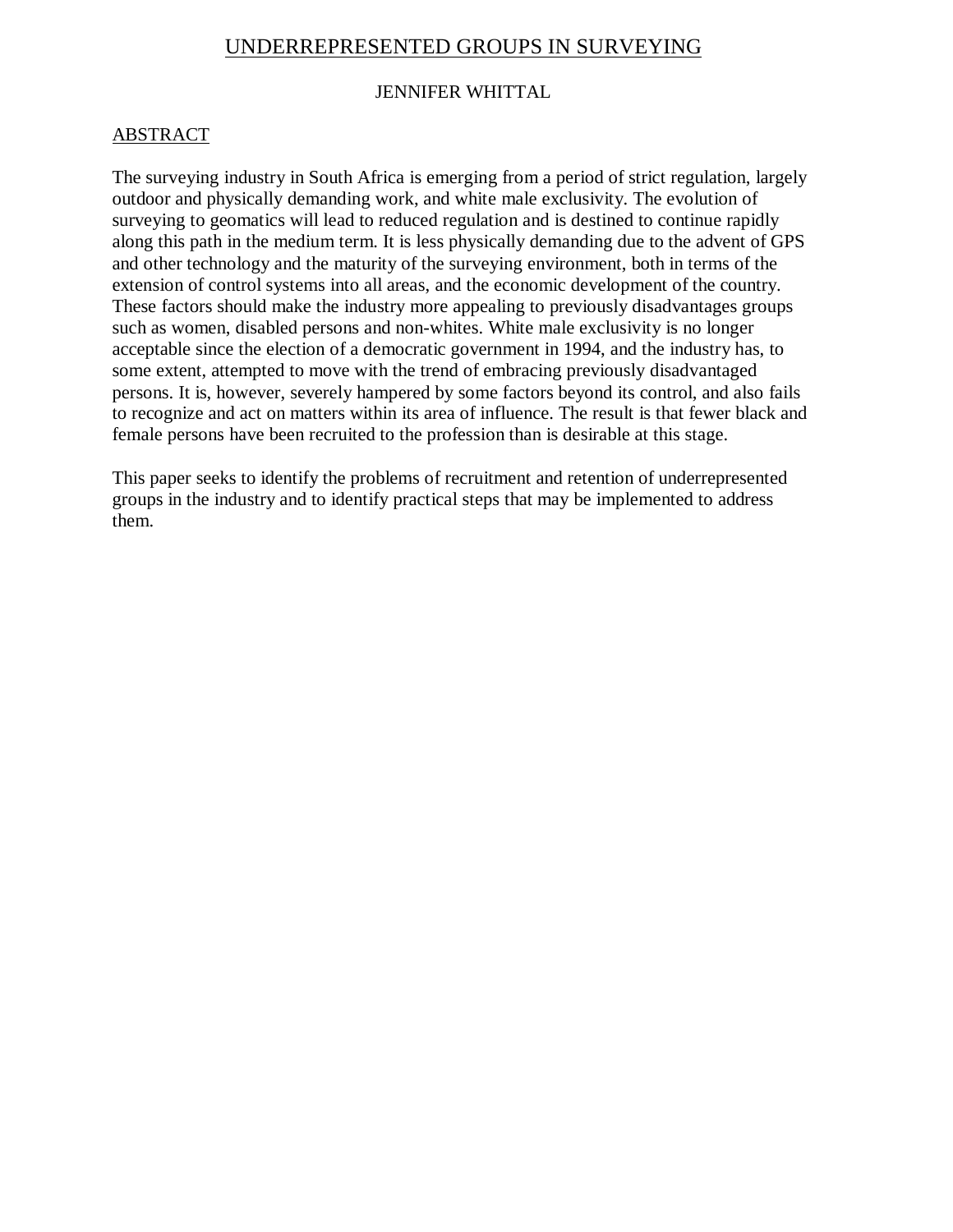#### INTRODUCTION

Many nations are following the lead of the American civil rights movement in embracing the ideology of equality of all persons regardless of race, gender or religion. South Africa, since the elections of 1994 and the beginning of democratic government has attempted to protect all citizens from discrimination through the adoption of a modern and internationally respected constitution based on the preservation of basic human rights.

The surveying industry has identified one of its major weaknesses as the dominance of white males and the scarcity of members of other racial groups. It is important to remember that, within this African context, black persons are not a minority group, and that the industry was (and still is) dominated by the white minority group to the exclusion of the majority. Disabled persons – a minority group, are also poorly represented in the industry. The surveying industry identifies with the current government's emphasis on redressing the imbalances of the past and has attempted to implement policies of affirmative action. This has been recognized as necessary if South Africa is to become a "world player" and become more productive and competitive internationally. The skills and abilities of all population groups and both sexes need to be harnessed to maximize the ability of the surveying industry to serve the needs of society.

### AFFIRMATIVE ACTION

Affirmative action is a "deliberate, top management plan, driven, monitored and rewarded process that is an integral part of the corporate strategy and that is holistic, aimed at creating and environment free of racial, gender, and cultural bias" (Arendse:1995). It is further designed to "make use of the potential, talents and skills of all the employees in the business and not just those of white males". Persons from underrepresented groups are actively "recruited, trained and developed to compete equally and contribute to the development of the company". The process of implementation of affirmative action should be completed within a specified time period and should not be continued indefinitely.

This process is able to be implemented given the following:

- enough recruits who represent the demographics of the society at the job entry level. This in turn relies on:
	- high enough standard of secondary education to allow acceptance of all groups to tertiary institutions
	- an appealing industry/ work which attracts students
- financial resources to implement training programmes, both on-the-job and through courses

Affirmative recruitment in the survey industry it is hampered by:

- poor skills/academic base of school-leavers racially skewed in favour of the white population group due to historic apartheid education discrimination. There is a great shortage of persons from underrepresented groups who are suitably qualified for professional positions. Recruitment and retention of such persons is thus a great problem and lack of commitment to an employer results, often with the non-white/female surveyor job-swapping frequently in chase after the highest salary.
- the difficulty of recruiting underrepresented groups to tertiary survey education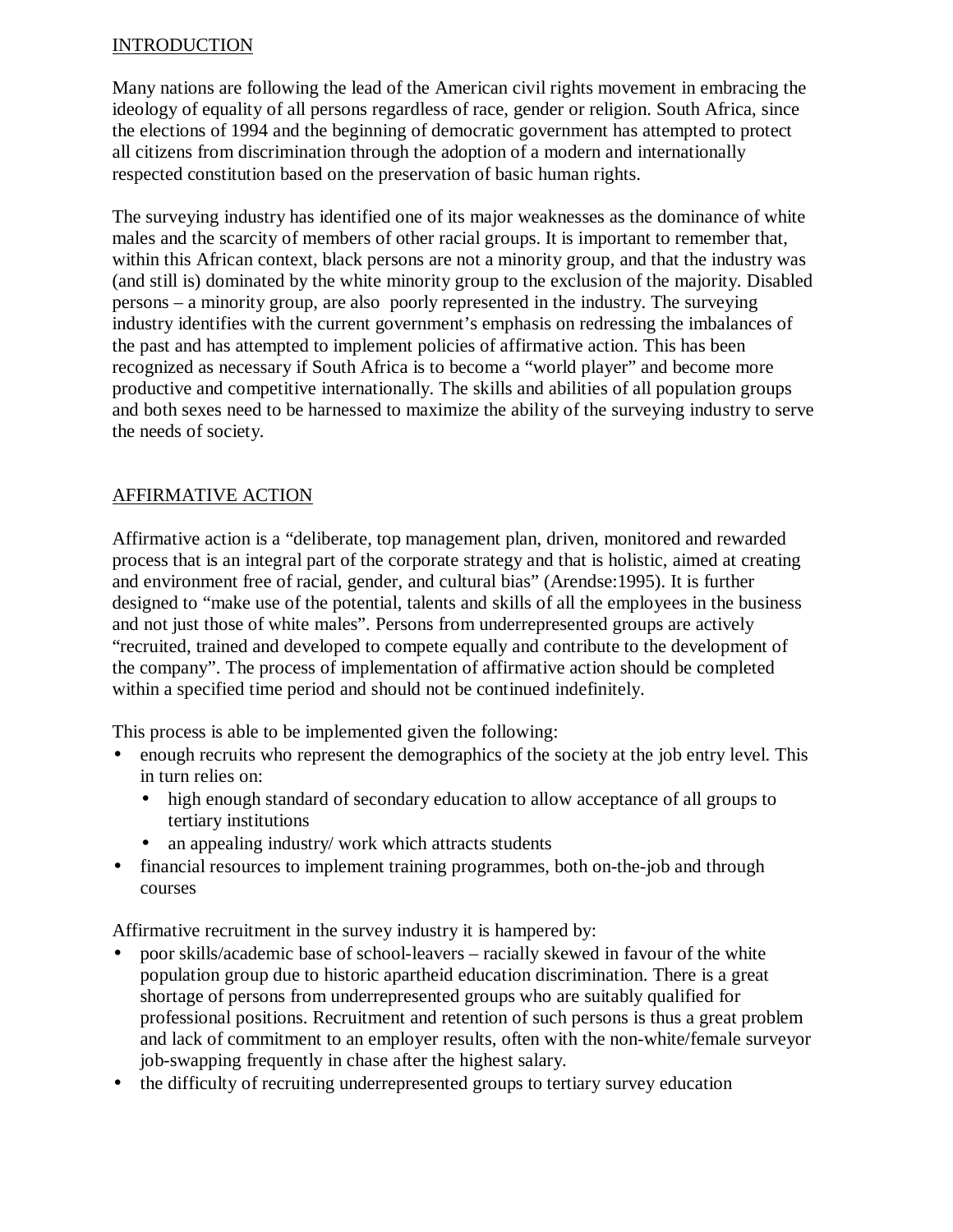Affirmative appointment is hampered by the folowing:

- Application of affirmative action in the management ranks only: affirmative action is often not thought of as an across-the-board policy, but rather one for top level management. As a result, aggressive recruitment of underrepresented groups, particularly in the support services (secretarial, labour etc) is not followed e.g. employers should identify whether a disabled person, woman, or black person could fill a position and recruit such persons actively throughout the employment ranks.
- Affirmative action appointment is often conducted using the following criteria: if two candidates are equally qualified and experienced, the "previously disadvantaged"" candidate is appointed. The evaluation of qualification and particularly experience is subjective, and the identification of the "best person" for the job often relies on many factors other than the job-specific merit of the person: cultural, personality, and gender fit as well as the old school tie network, nepotism etc.
- When a person of a previously disadvantaged group is appointed over a white or male, or both, there is often an assumption that the appointment was entirely affirmative and that merit was ignored. This promotes negativity towards affirmative action from both parties:
	- appointed person: feeling of patronisation and lack of appreciation/recognition for skills and experience
	- non-appointed person: resentment that merit alone is not enough feeling of powerlessness to improve ones situation

## THE NATIONAL QUALIFICATIONS FRAMEWORK (NQF)

The National Qualifications Framework is set up by the South African Qualifications Authority (SAQA) which was in turn established by the SAQA Act of 1995. The functions of SAQA are set out but are not expanded on here. The aim of the NQF is to establish competency levels (1 to 7 or 8) for the entire profession/industry from the unskilled labourer through to the specialist professional. Recognition at any level will be entirely dependent on demonstrable levels of competency and not only on education. Theoretically, any person should be registerable at any level if they can demonstrate that they have the required competencies. Formal education at any level will be equated to certain core competencies, while other competencies required for registration at that level will still be required to be obtained through experience, as they are currently in the format of articles training. General Areas of Competency (GAC) are those which must be achieved by all practitioners registered at a certain level and above, and will be general to the industry. In addition to these, specific competencies for the different categories of registration e.g. Professional Cadastral Surveyor/Land Manager will be specified.

The implementation of the NQF in the surveying industry may have the effect of opening up the professional ranks of employment to more persons from underrepresented groups, particularly non-white persons. Due to the poor schooling for non-white persons, entry into university survey programmes has been a possibility for only a few. Technikon surveying programmes have historically enjoyed far higher representivity for the reason that their entry requirements are less strict. Those with a technikon education have been unable to apply to register as Professional Surveyors even with many years experience. The NQF will remove this academic qualification barrier and may thus allow some underrepresented persons to move up the ranks of the profession. The total number of underrepresented persons in the industry will be unaffected.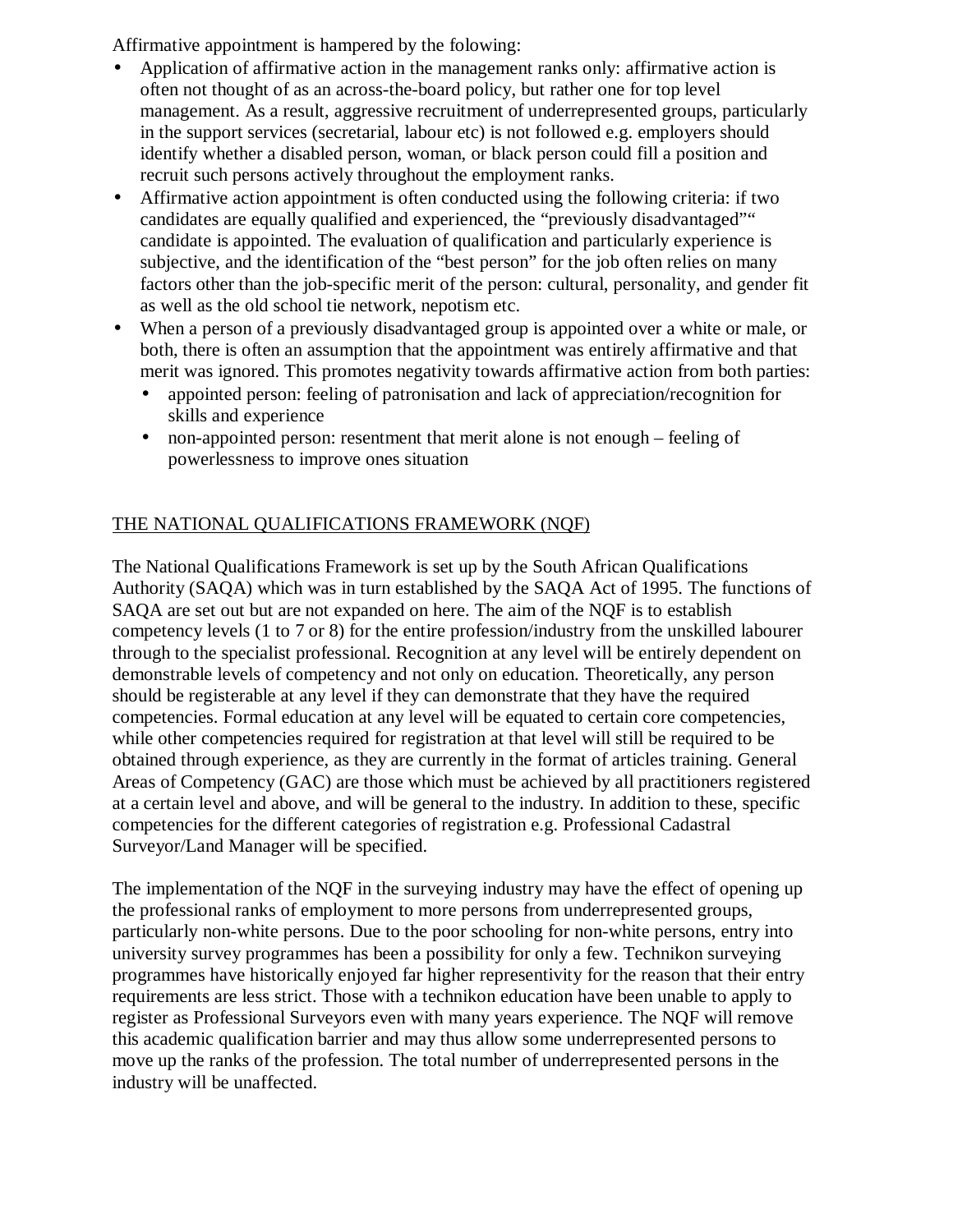### THE CURRENT STATUS OF REPRESENTIVITY IN UNIVERSITY GRADUATION AND POSTGRADUATE FIGURES

University of Cape Town



Chart 1. Underrepresented graduates from UCT (forward predicted for 2000 – 2002) BF: non-white females; WF: white females; BM: non-white males

Chart 1 above shows no clear trend in the ability of the Department of Geomatics, UCT, to graduate non-white students and women. The total number of graduates varies between two and ten per year. There does appear to be an average increase in the numbers of non-white male students, particularly from 1998 onwards. Non-white students have a high failure rate in the degree due to poor schooling, and predictions for 2000 to 2002 are optimistic. Some nonwhite students are from other African countries and will thus not feed into the South African surveying profession.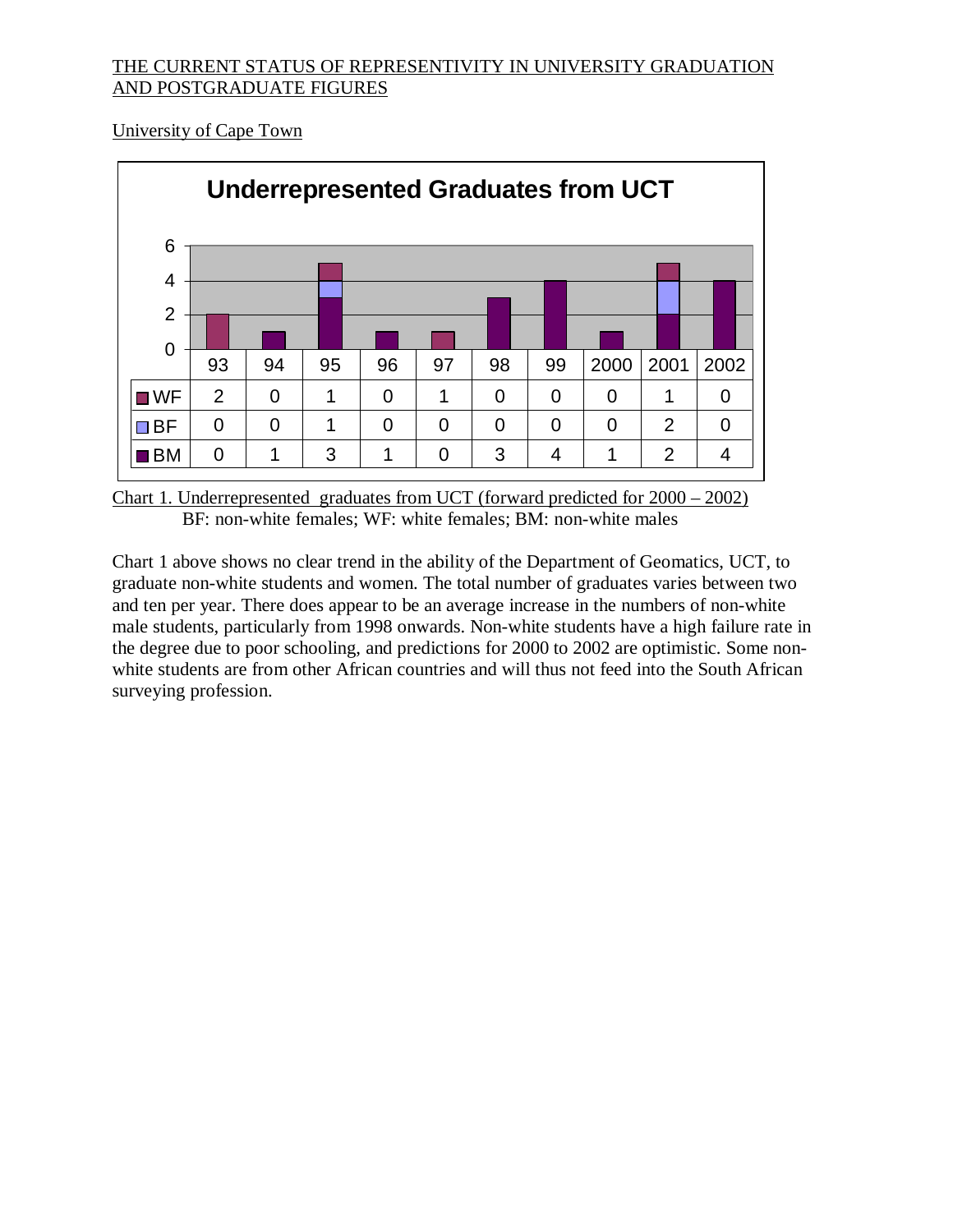

Chart 2. Underrepresented postgraduates at UCT for 1998 and 1999

The postgraduate student profile at the Department of Geomatics, UCT is reasonably strong in its representation of non-white and women students. The former can largely be attributed to the Department's high standing in Africa for postgraduate research. Most non-white postgraduate students are from other African countries and will thus not impact on the South African surveying profession. Number of postgraduate students is around thirty.



University of Natal



The intake of non-white males and females at the Department of Civil Engineering (surveying programme) has increased dramatically in 1999. This is forward predicted to graduation in 2002. Again, some failures must be expected and this prediction is optimistic. Research needs to be conducted to establish the reasons for this increase in order to ensure its continuation in subsequent years. Questionnaires are a useful means of conducting such research. The total number of graduates is similar to UCT – two to ten per year.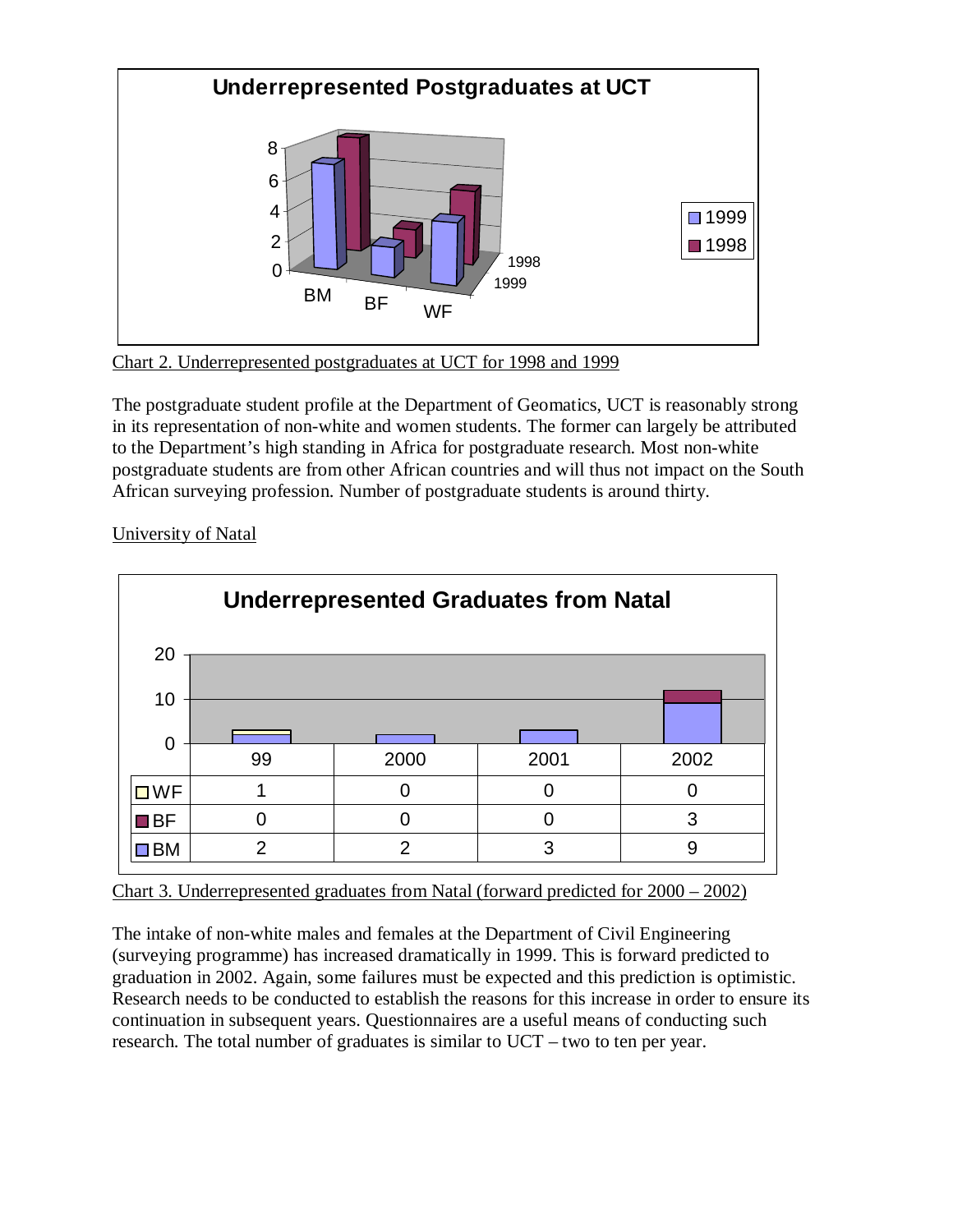

### Chart 4. Underrepresented postgraduates at Natal for 1999

The non-white male postgraduate student population is high. This is surprising given the strong industry demand for such graduates and their potential to earn in the government, public utility, and municipal sectors. Female numbers of postgraduates, both non-white and white are disappointingly low in comparison.

### THE CURRENT STATUS OF REPRESENTIVITY IN THE PROFESSIONAL LAND SURVEYOR SECTOR IN SOUTH AFRICA

All figures used to prepare the following tables and graphs were obtained from the 1999 PLATO register for Professional Land Surveyors (PLS's). This registration group is the largest and the most representative of racial and gender biases, as all persons who wish to practice in this field are required by law to be registered. This is not the case in any other registration category, and so figures from those categories can be misleading, particularly when dealing with small numbers.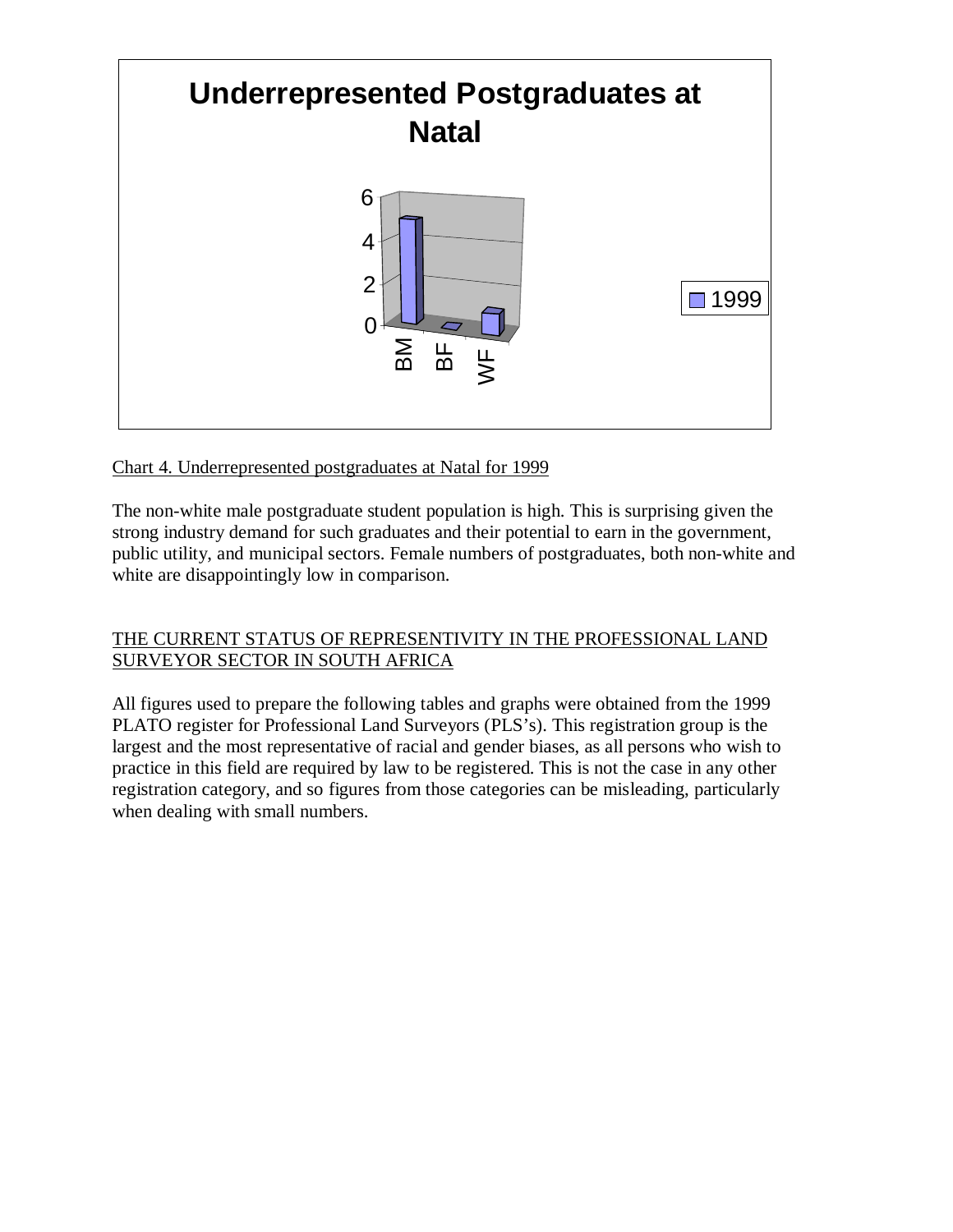

Chart 5: Total Professional Land Surveyors in Various Employment Sectors pp: private practice; mun: municipal; puc: public utility company; gov: government; for: foreign; edu: education; rtrd: retired; np: non-practicing



Chart 6. Underrepresented Groups as Percentages of Total Registered PLS's BF: non-white females; WF: white females; BM: non-white males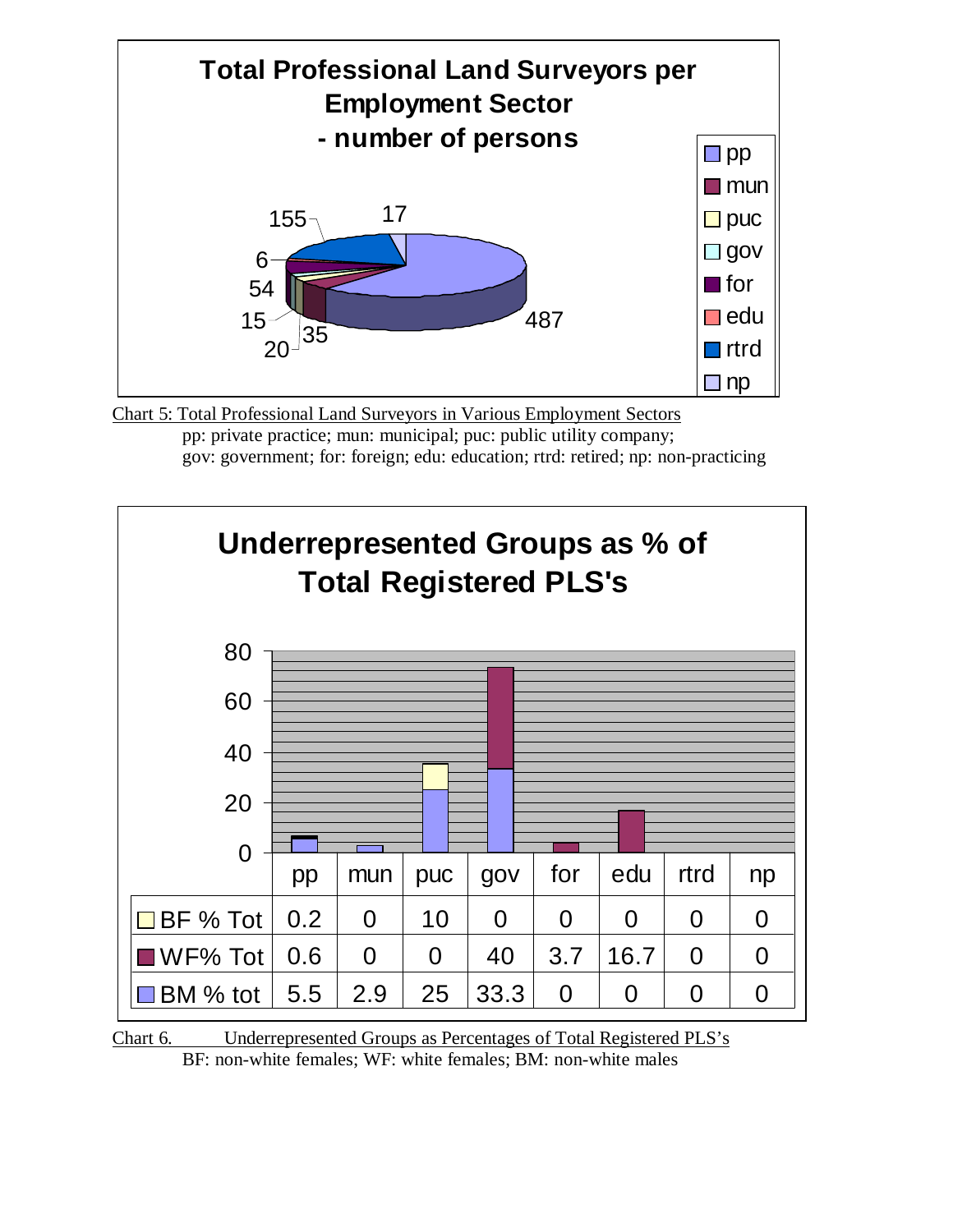Chart 6 shows the percentage of underrepresented persons in each registration category. The results of affirmative action can be clearly seen in the government, private utility and education sectors. It is also interesting to note the lack of such persons in the retired and nonpracticing categories, which reflects the discriminatory education practices of the past. The low numbers of foreign and non-practicing professional land surveyors indicates that retention of underrepresented groups is not a problem at this stage.

It is important to note here that high employment figures do not necessarily imply that a successful affirmative action policy has been implemented, but may be just a result of successful recruitment. In other words, the total numbers of underrepresented surveyors in the profession may be unaltered, as such persons may have simply been recruited by the strongest affirmative "bidder". If this is the case, it is not due to lack of, or ineffective, affirmative action but rather to the time taken for true affirmative action programmes beginning at senior school level or entry level tertiary education to affect the professional marketplace (at least 5 years). Affirmative Action was only implemented shortly before the change of government in 1994.



Chart 7: Male registration in the various sectors of employment

Chart 7 illustrates graphically the statistic of 20% of the practicing male surveyors in the retired category. This statistic is largely unchanged when considering the total of all surveyors regardless of gender and race, as non-whites and women are very much in the minority. It implies that the number of registered Professional Land Surveyors is likely to undergo a significant drop in numbers over the next 10 to 20 years. Private practice is obviously the dominant employment sector for male surveyors.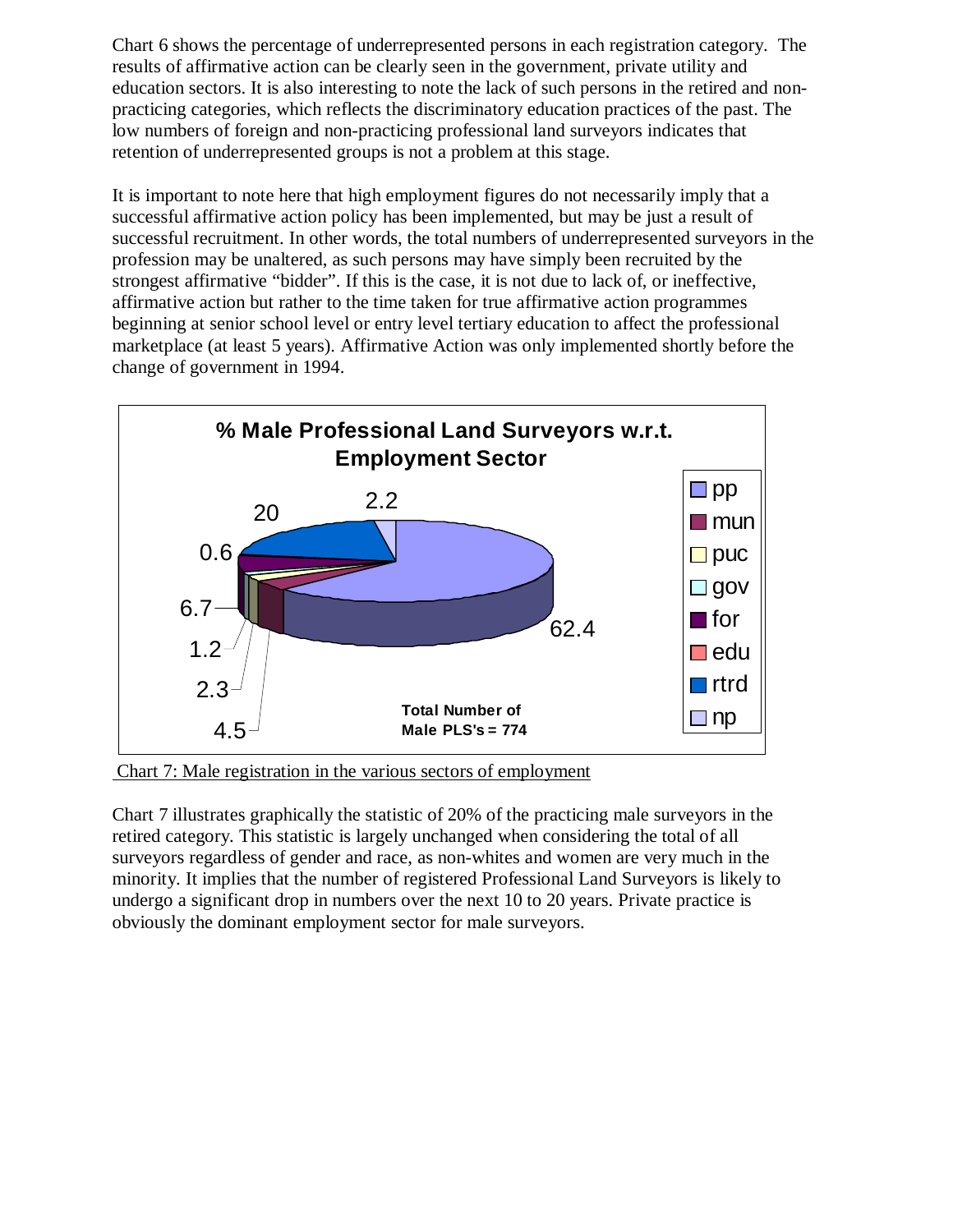



Chart 8 shows great variation from Chart 7. The government sector employs the most female surveyors, with the private practices assuming a far less important sector of employment. It should be remembered that the numbers of total woman surveyors are few, and an increase of one person in any category is statistically significant. The municipal, retired and nonpracticing sectors have no female representatives. The lack of retired women directly reflects the discriminatory education (and employment?) practices of the past, and perhaps also the change of the nature of survey work in the last 50 years and the increasing appeal to female students.

### PROBLEMS EXPERIENCED BY UNDERREPRESENTED GROUPS IN SURVEYING

### Recruitment for Tertiary Education

- Non-white persons are most often educated in formerly black and coloured schools which were severely disadvantaged under the apartheid government. These schools still often suffer with poor teaching conditions and poorly trained teachers. Living conditions of such students are often impoverished and not conducive to study, and adult family members are often poorly educated. These factors combine to stunt the academic achievement of many non-white persons. This is recognized by tertiary institutions which often apply different acceptance and re-acceptance criteria to such students. Students are, however, required to obtain mathematics at standard grade level for technikon entry, and mathematics and physical science at higher grade level for university acceptance. These subjects are not taught adequately (or at all) in many senior schools, thus reducing the potential for recruitment of non-white students.
- the hard-hat image of the surveyor prevails and is generally not appealing to black students and women
- black people, and often women, prefer an office job; site work is perceived to be the domain of labourers and not professionals

The following two factors are often reinforced by teachers, parents and even tertiary educators: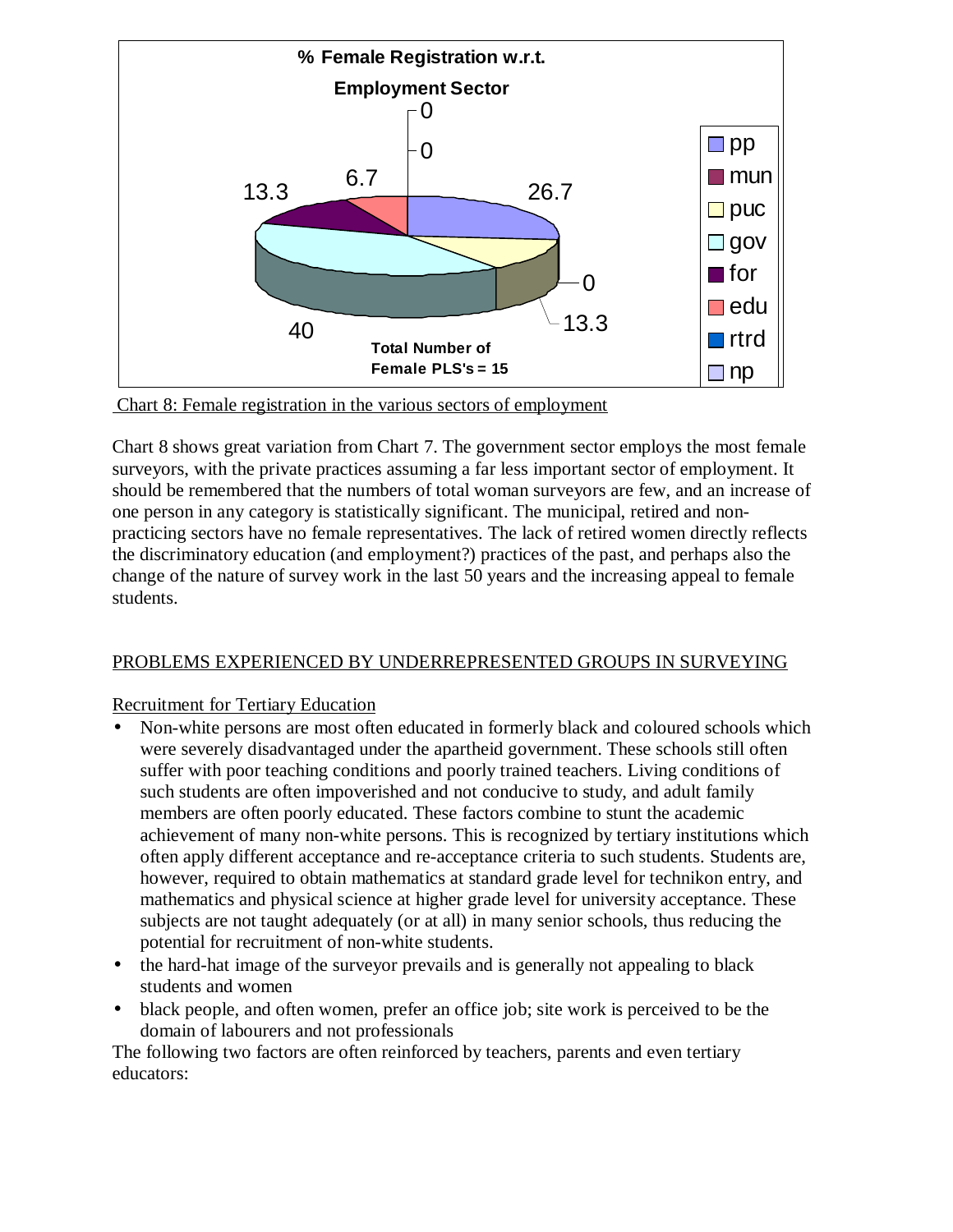- women, particularly black women, perceive technology as being a male domain of competence, probably due to socialization
- women perceive that surveying is too physically demanding for them,

#### Tertiary Education – South Africa

- In the past, language of educators was very biased towards the male gender. This is changing and recent graduates have experienced less of this.
- Female students often battle to secure vacation employment due to a perception amongst perspective employers that the work is exclusively the male domain, and that they will be asking for problems employing women. Particular areas of concern are:
	- dealing with labour
	- physically demanding work
	- field environment is not suitable for a "lady"
	- provision of toilet facilities on site

Dealing with labour is no different for a man or a woman in this time of new labour legislation and defined procedures. Labourers largely perform the physical aspect of the field work, but, when necessary, women can perform demanding physical work as well. Having spoken to most women who have or are currently practicing as surveyors and who perform fieldwork, and from personal experience, the last two perceived problems are not insurmountable. Women surveyors find ways of coping with such issues themselves without the need to burden their employers.

• Students from underrepresented groups often experience victimization by fellow students, which normally takes the form of teasing. Most recipients of such teasing learn to cope with it, but would prefer to feel "one of the boys". As the ratio of such students increases this occurs less frequently. It is necessary for such students to have role models in the staff of the institution, as well as among practicing surveyors, to whom they can relate. Cultural differences and other perceived differences (whether true or false) can cause friction between students. It is necessary to actively force integration amongst students who will otherwise naturally seek out like students with whom to work. In the working world partners on a project team are often not chosen, and group skills learnt at this stage, particularly those crossing cultural divides, assist the student greatly in future employment situations.

Tertiary Education – Machava Training School in Mozambique (Technikon) Under contract by Swedesurvey, I visited the Machava Training School in Mozambique in October 1998 for the purpose of evaluation of the programme and facilities for DINAGECA.

The problems of recruitment of female students experienced in South Africa seem entirely absent at the school, with more than 40% of the students being women (all students are black). Interviewing a group of ten female students revealed that technology is not perceived as a male preserve and that they were all attracted by a career in a technological field with the promise of a career in a recognized profession. They do not experience any victimization or prejudice by teachers or fellow scholars, and do not perceive any future difficulties in being employed as female surveyors. All expressed a wish for more female lecturers.

#### Professional Organisations

The "old boys club" image of professional organizations. This is to some extent being addressed through the appointment of women and non-white surveyors, as well as young surveyors to positions in the governing councils of such organizations. Active and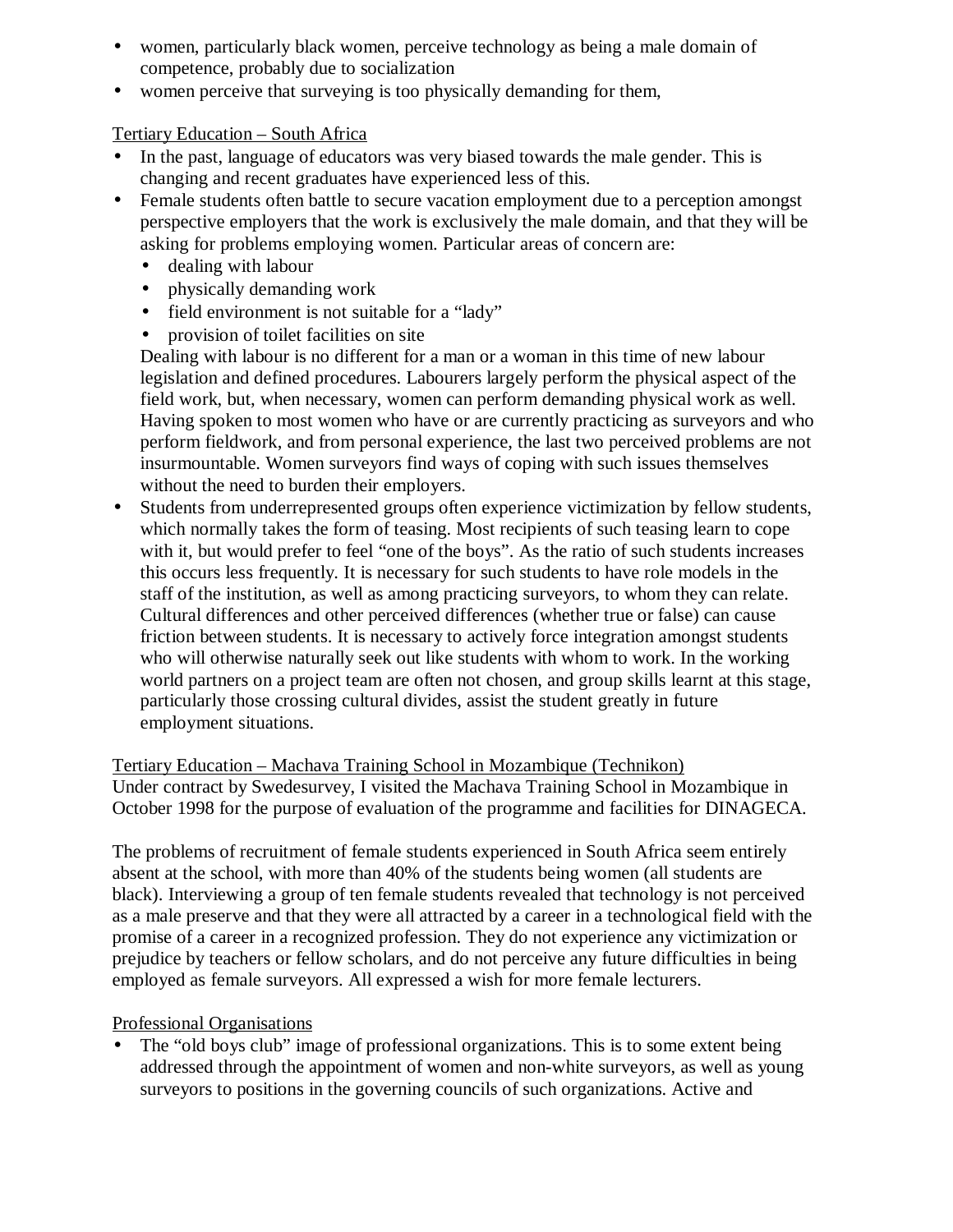aggressive recruitment is necessary, as well as proactive integration of such persons into the structure and social activities of these bodies.

- Gender sensitive language and racially discriminative language is still very prevalent in the casual conversations of even persons at senior levels of these organizations. Examples are:
	- Referring to non-white (particularly black) labourers as "boys" when they are grown men
	- Referring to adult women as "girls"

These two above causes feelings of lack of respect for the person so referred. Most white males in survey organisations use the male gender exclusively and have not modified their language to be non-gender specific. An example of this is the following:

 "When a surveyor quotes a client he should follow up the quotation in writing" "When a surveyor quotes a client, this should be followed up in writing"

- The mindset of individuals within the profession often needs to be challenged to prevent embarrassing blunders. At an AGM in 1998 a new black recruit to a professional organisation happened to be outside the door when the meeting broke for tea. One member made an unconscious link between his race and the service of the tea by the AGM hosts. Had the member been white there would have been no such assumption, which was doubtless extremely embarrassing and un-welcoming for this new member.
- Corporate and association activities are often not chosen such that persons from all race groups, religions and both sexes enjoy them equally. At meetings, Halaal and vegetarian food should be optional, soft drinks are also often not organized for those who do not drink alcohol. In addition, activities which are more appealing to white male members (such as golf days), need to be balanced with other social events attractive to women and non-white persons.
- Marketing initiatives are often not carefully scrutinized for gender and racial insensitivity.
- Many practicing persons still doubt the ability of women to perform all tasks of professional and technical surveying. There is thus a tendency among women to work twice as hard to prove that they are capable, particularly with field work. A woman may often feel patronized and not respected when this attitude is expressed.

### SUGGESTED ACTION PLAN

### Professional Organisations

It is important to note that many surveyors of underrepresented groups would rather "walk away" from issues of a sensitive nature such as racial/gender/disabled discrimination. A fear of rejection, labelling as a "radical" or "feminist", and even further discrimination/victimisation, persists. Members of these groups are thus very appreciative of support in recognition of these problems, and this support is fundamental to the success of transformation.

A further important note is that members of underrepresented groups are generally forgiving and understand that slights of tongue, pen, and practice are often a product of our past social environment. They are further aware that in the majority of cases offence is unintentional and can be attributed to a lack of awareness.

1. Individuals within the profession should be encouraged to commit themselves to becoming more sensitive to racial and gender discrimination, and to modify their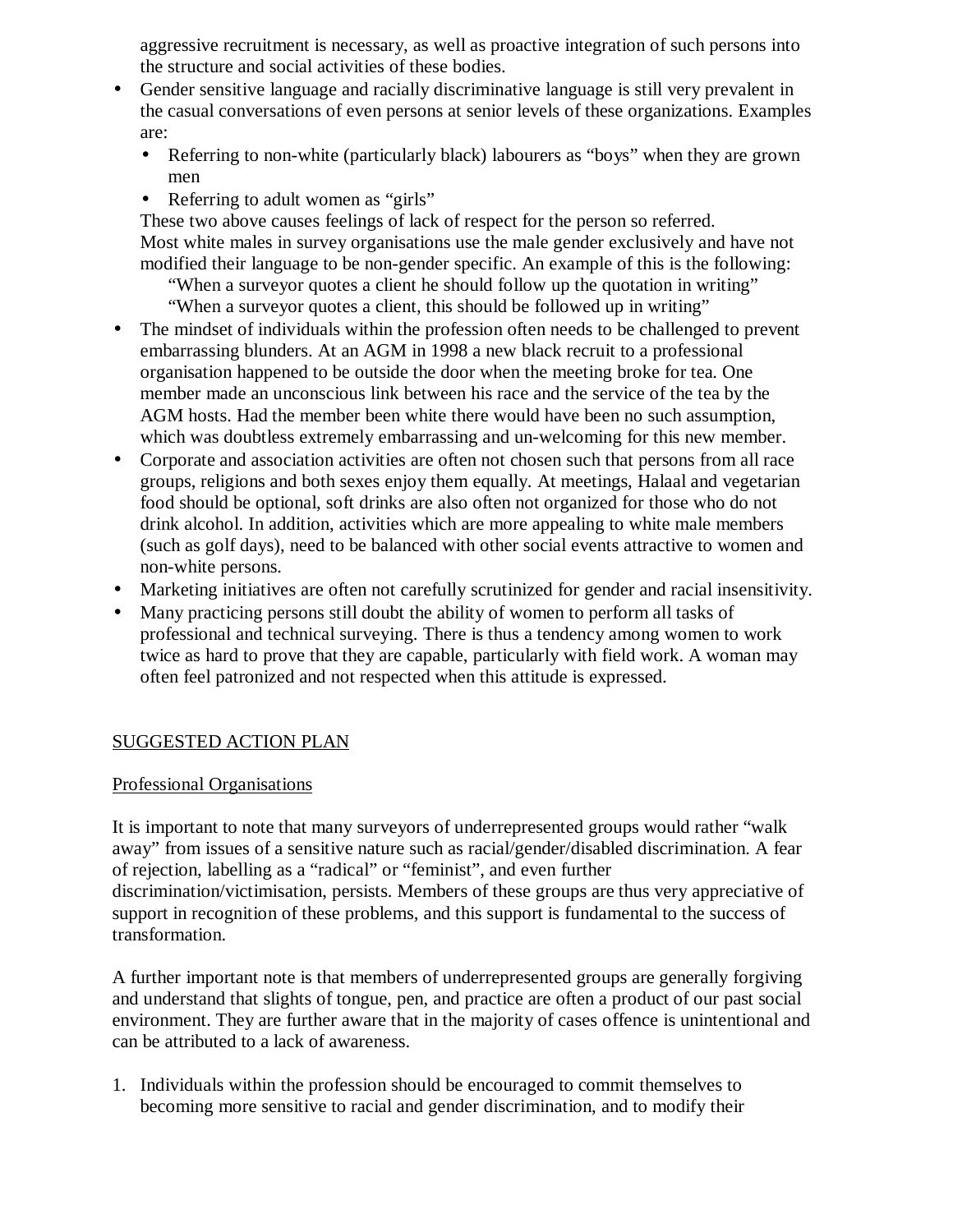language and practises where necessary. Surveying professional organisations should implement programmes amongst their members to sensitise them to issues of gender and racial discrimination (whether intentional or not). An effective method of performing this would be to include an information sheet in a circular and also to provide this information to new members. A presentation on transformation and discrimination may be useful.

- 2. Educators should assess teaching aids (overheads, notes etc) and language usage for gender bias and remove this where possible. Students should be be equipped with the necessary skills and encouraged to cross gender, racial and cultural divides. They should be led by example by their lecturers, tutors and the profession to be sensitive to equality of race and gender.
- 3. Students and new members to the profession from underrepresented groups should be actively welcomed and integrated into the student and professional bodies. It may be useful to assign a specific person as mentor to such (and why not even all?) newcomers in order to appreciate fully their needs, expectations, and to identify areas of gender/cultural conflict.

#### **Recruitment**

- 1. Non-white and female school leavers should be actively recruited to tertiary survey education programmes in order to provide graduates to the various employment sectors as yet underrepresented by these groups. An act of parliament is due to be passed in the first half of 1999 to legislate employment equity. The provisions of this act will be impossible to implement if the graduates from tertiary survey institutions are not adequate to meet the needs.
- 2. An active and aggressive marketing campaign needs to be undertaken to transform the image of the profession to geomatics in order to recruit school leavers from underrepresented groups and expose the public in general to geomatics.

Both these recruitment actions require a well co-ordinated and sustained marketing drive in order to ensure success. Past initiatives in this regard have been fragmented and have lacked the required funding resulting in limited and short-term success. All marketing/recruitment funds available (PLATO, FILSA, ITESSA, government etc) should be pooled and international donor funds should be sourced in order to embark on a successful and sustained marketing and recruitment drive. This should be co-ordinated and implemented with the utmost urgency.

#### ACKNOWLEDGEMENTS

I would like to thank the following persons for their valuable input: Moodie Molebatsi, Terry Richards, Lani Roux, Ulrike Bruessler, and Alison Cochlovius-Gouws.

#### BIBLIOGRAPHY

DAVIS, ABIOLA C (1996): *Women and Underrepresented Minority Scientists and Engineers Have Lower Levels of Employment in Business and Industry*. Division of Science Resources Studies Data Brief, Directorate for Social, Behavioural and Economic Sciences of the National Science Foundation. Available: *http://www.nsf.gov/sbe/srs/databrf/db96331.htm*